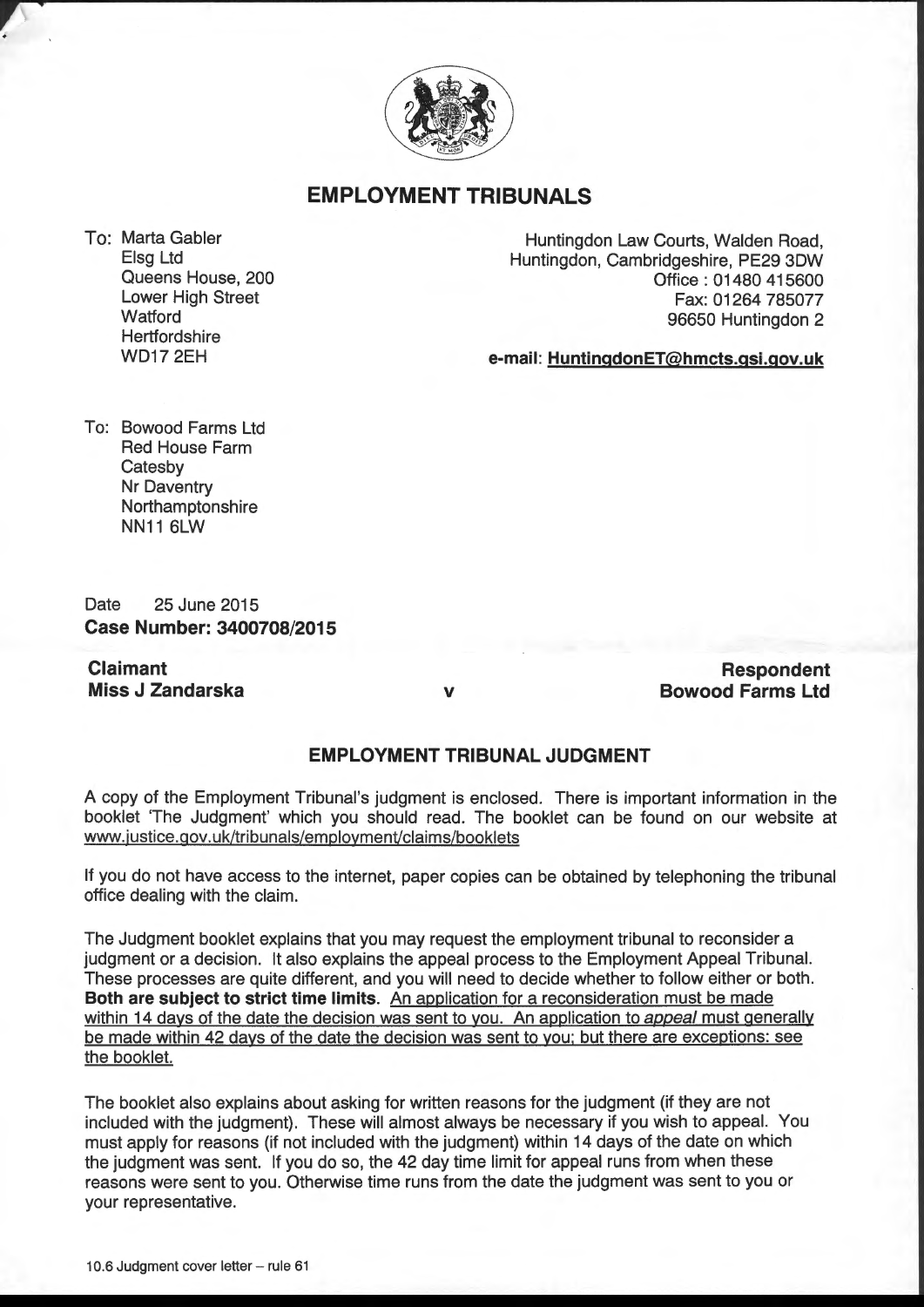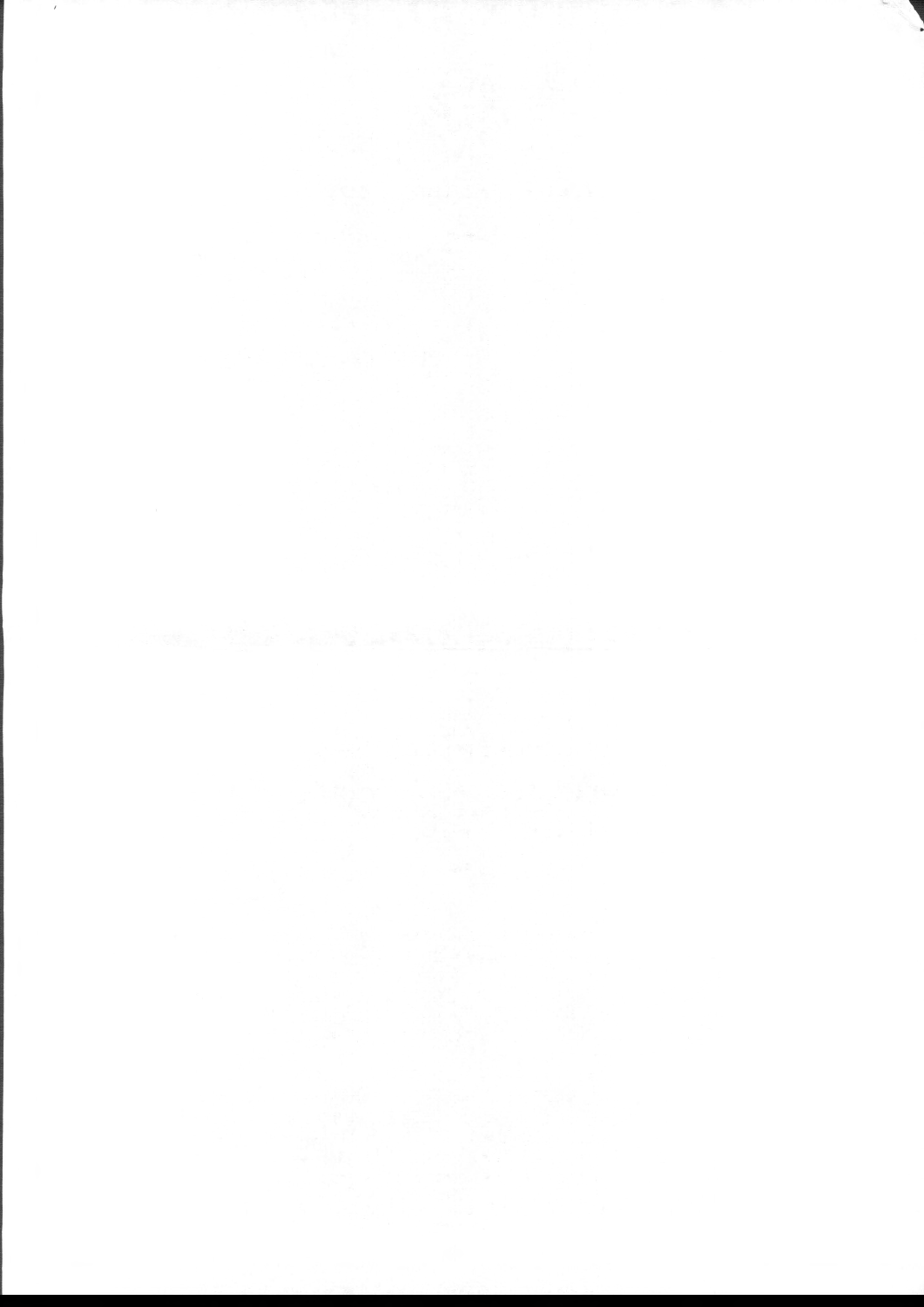For further information, it is important that you read the Judgment booklet. You may find further information about the EAT at  $-$ 

### www. justice.qov.uk/tribunals/employment-appeals

An appeal form can be obtained from the Employment Appeal Tribunal at: Employment Appeal Tribunal, Second Floor, Fleetbank House, 2-6 Salisbury Square, London EC4Y 8JX or in Scotland at 52 Melville Street, Edinburgh EH3 7HS.

Yours faithfully,

LISA TULLY For the Tribunal Office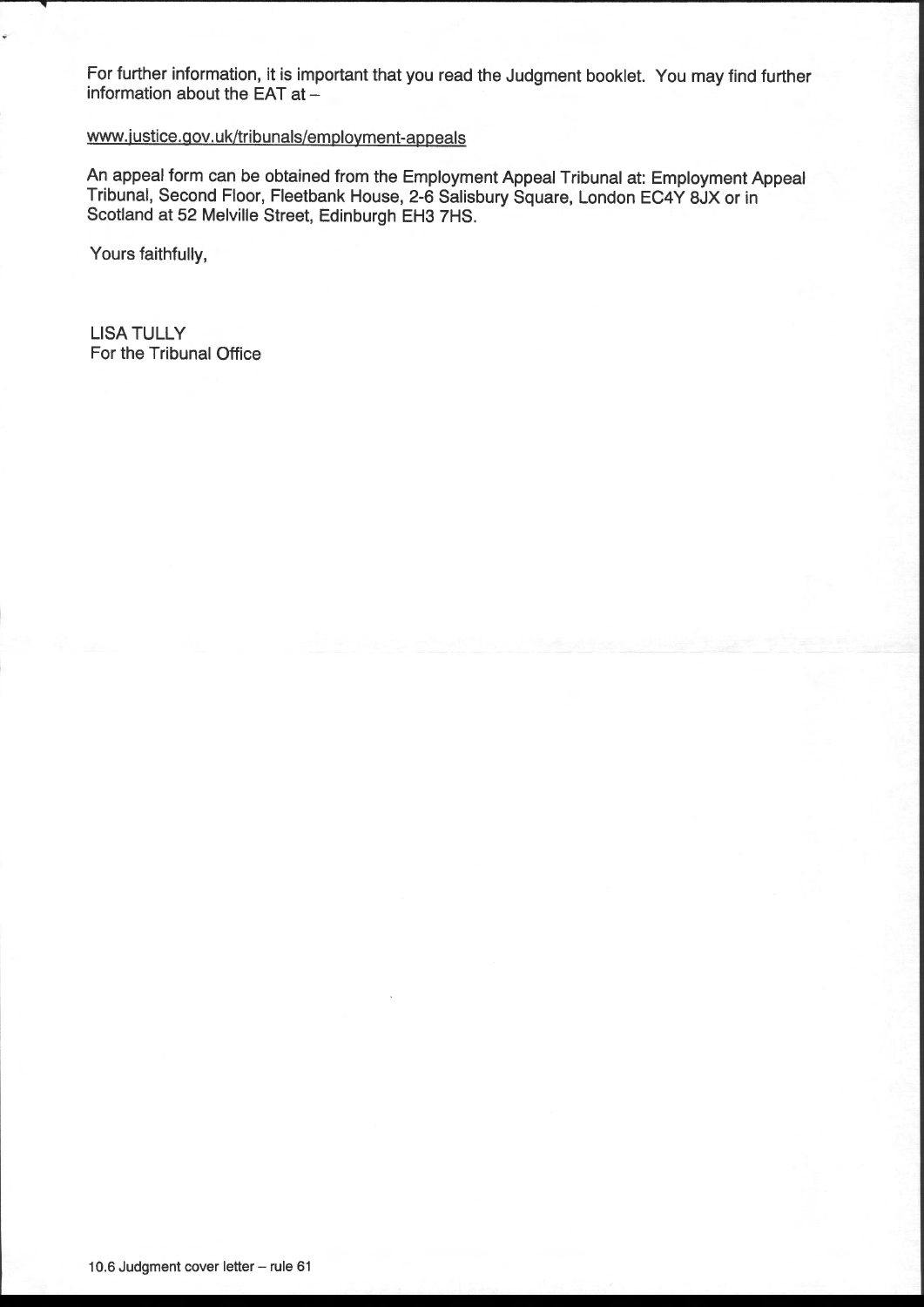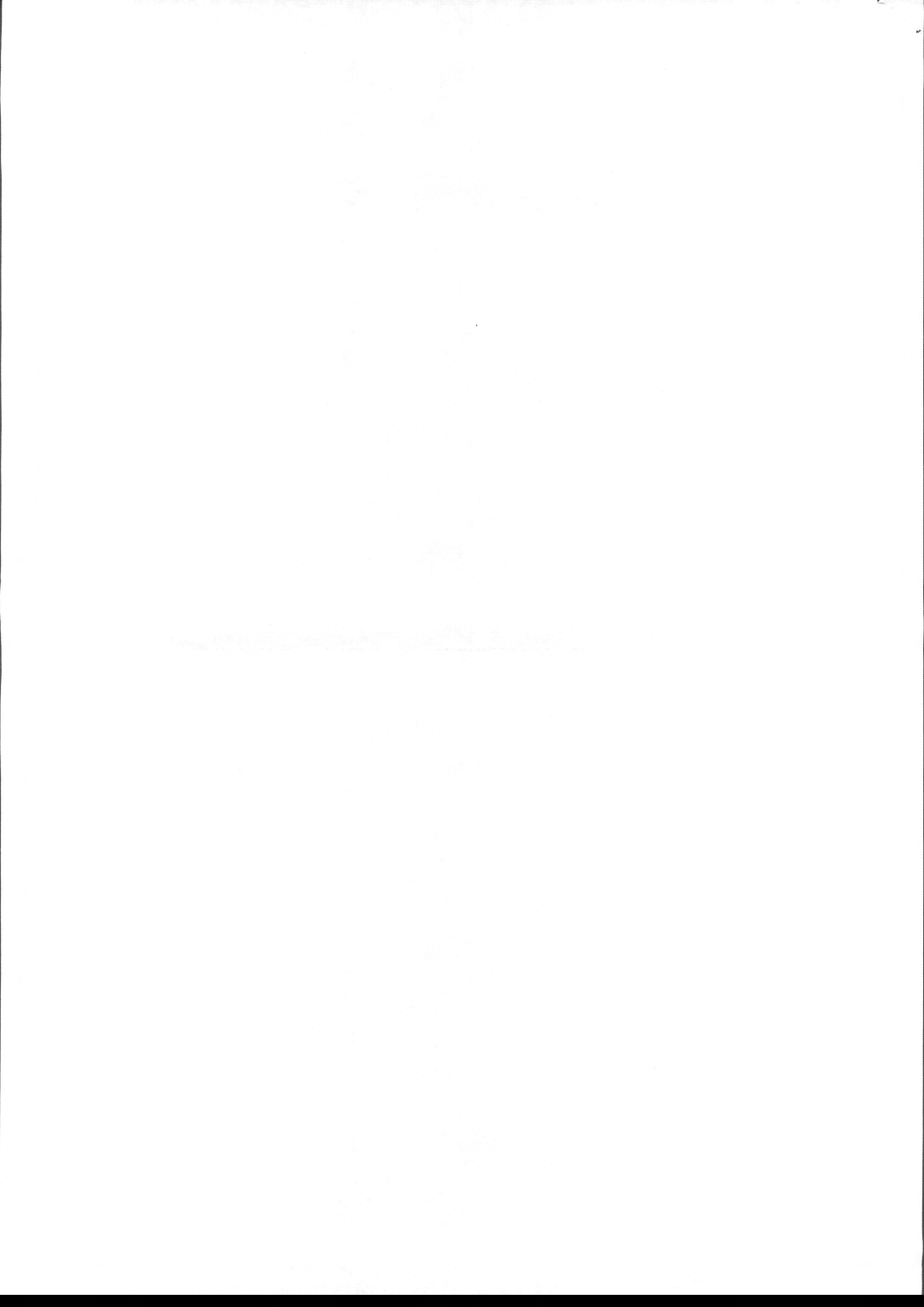

# **EMPLOYMENT TRIBUNALS**

**Claimant:** Miss J Zandarska

**Respondent:** Bowood Farms Limited

**HEARD AT:** HUNTINGDON **ON:**  $19^{th}$  June 2015

**BEFORE:** Employment Judge Ord

**REPRESENTATION** 

**For the Claimant:** Mr A Sierant, Lay Representative

**For the Respondent:** Not present and not represented

## **JUDGMENT ON REMEDY**

- 1. The Claimant is awarded the following sums:
	- 1.1 £321.96 for breach of contract
	- 1.2 £10,673.66 for unfair dismissal
	- 1.3 Making a total award payable of **£10, 995.62.**
- 2. The recoupment provisions do not apply.

## **REASONS**

- 1. The Claimant was employed by the Respondent from  $7<sup>th</sup>$  September 2012 until 6<sup>th</sup> January 2015. Her date of birth is 15<sup>th</sup> December 1979.
- 2. Her average gross weekly wage was £163.49, £160.98 net.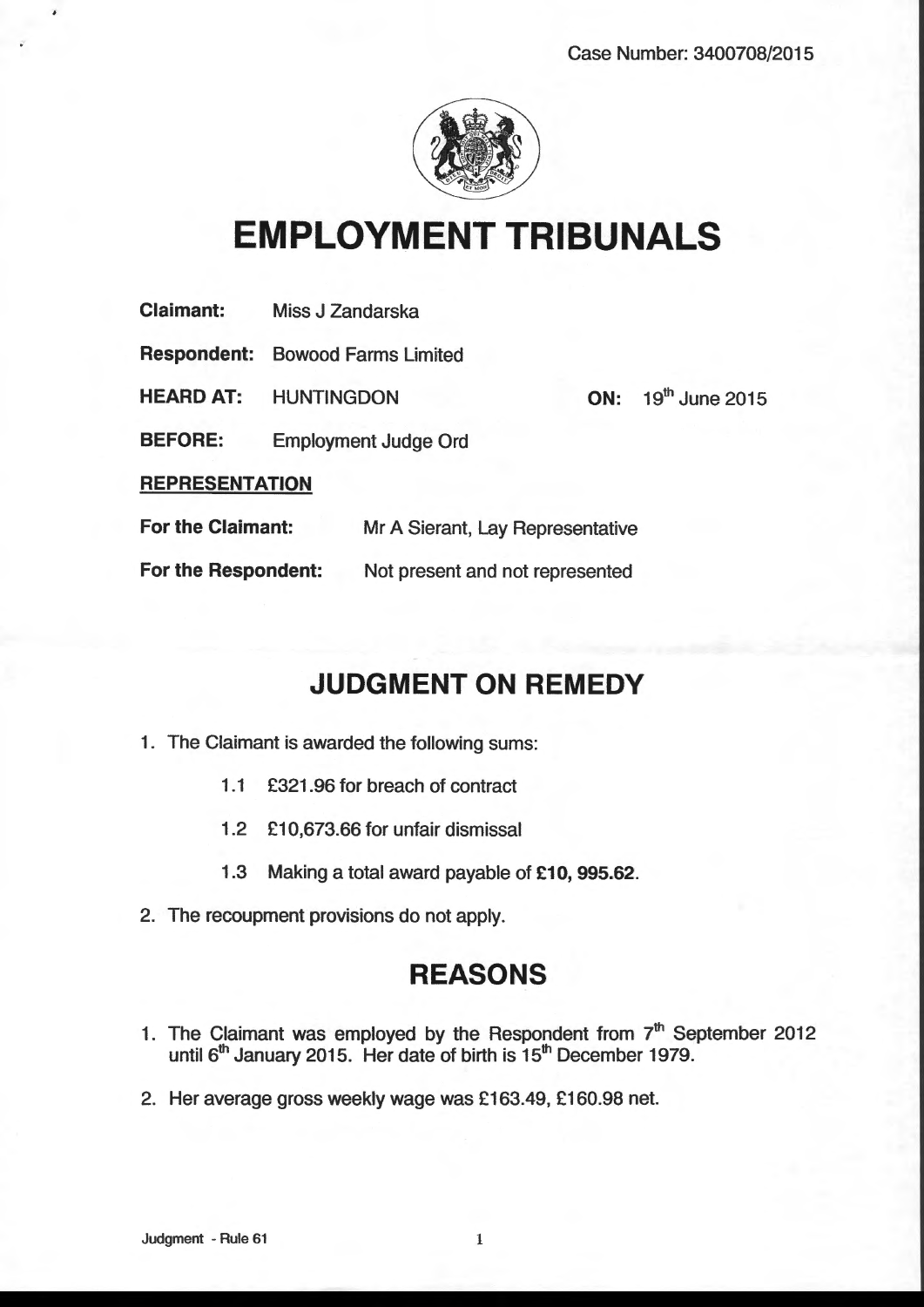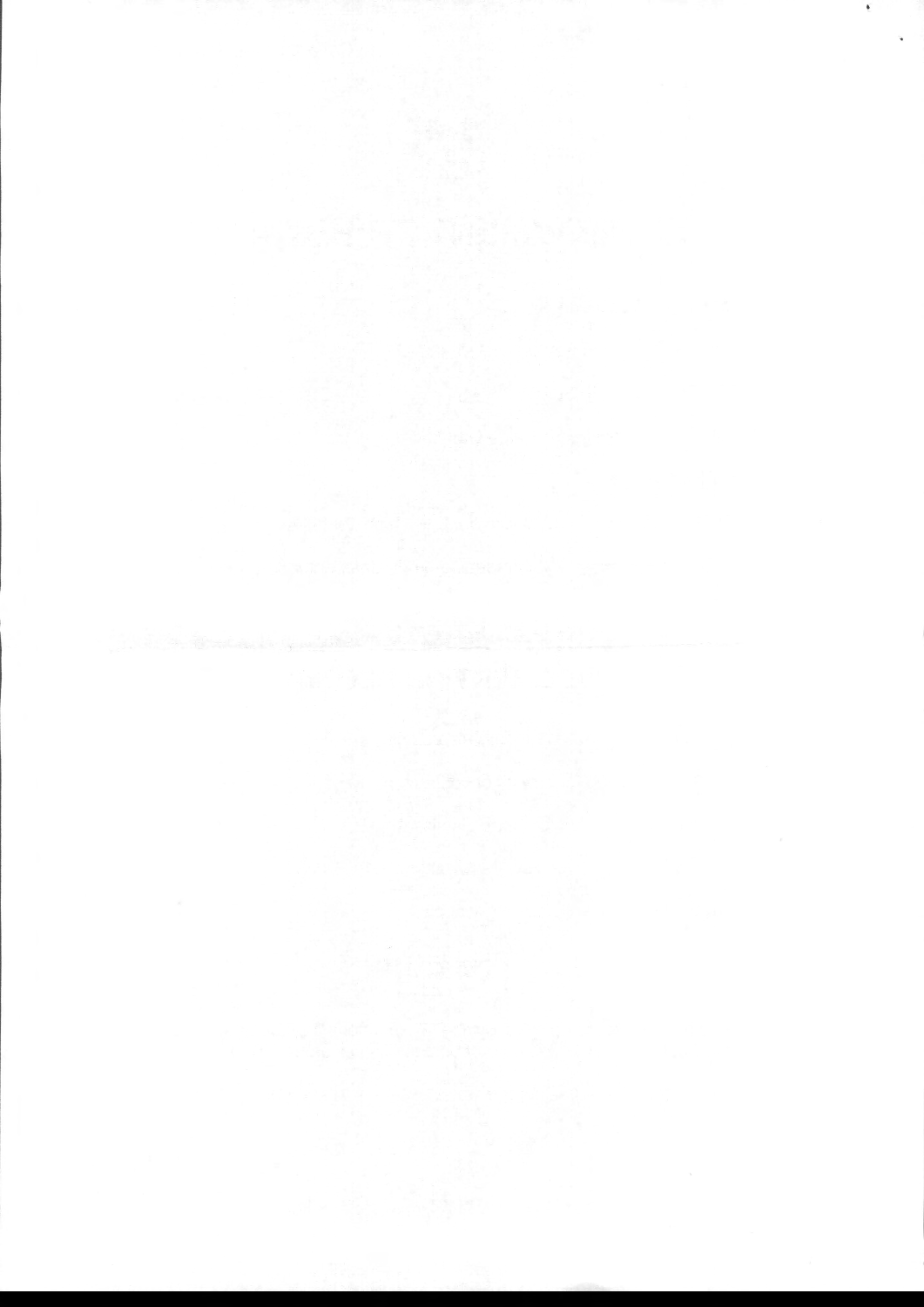- 3. The Claimant was employed for two complete years and was entitled to two weeks pay in lieu of notice. Based on her average weekly net pay that amounts to £321.96.
- 4. The Claimant was employed for two complete years and was under the age of 41 throughout the period. She is entitled to a Basic Award of  $(2 \times 1) \times$  $£163.49 = £326.98$
- 5. The Claimant has made efforts to obtain work. She now lives in Thirsk where her husband works at the local branch of Austin Reed, Tailors. She has registered with agencies and has made applications for work. She believes that it will take a further period before she can secure work and estimates that this will take not less than six months. Given the time since the date of dismissal I award the Claimant future loss of earnings based on a further 26 weeks loss. There is no criticism of the Claimant's attempts at mitigation.
- 6. Accordingly, her Compensatory Award is made up as follows:
	- 6.1 Loss to date 21.5 weeks x £160.98 = £3,461.07
	- 6.2 Future loss 26 x £160.98 = £4,185.48
	- 6.3 Loss of statutory rights £500
	- 6.4 Total £8,473.53
- 7. Adding the Basic Award gives a total award for unfair dismissal of £8,800.51.
- 8. The Respondents failed to comply with the ACAS Code of Practice. The manner of dismissal was such that no procedure whatsoever was followed and the Claimant claims that her dismissal was because of a claim brought by her husband against the same Respondent. On that basis I consider it appropriate to award the maximum 25% uplift for breach of the ACAS Code of Practice. That amounts to £2,200.13.
- 9. Accordingly, the total award for unfair dismissal is £10,673.66.

 $ure$ 

Employment Judge Ord, Huntingdon

JUDGMENT SENT TO THE PARTIES ON  $5/06.$  $2.906 / 2012$ 

FOR THE SECRETARY TO THE TRIBUNALS